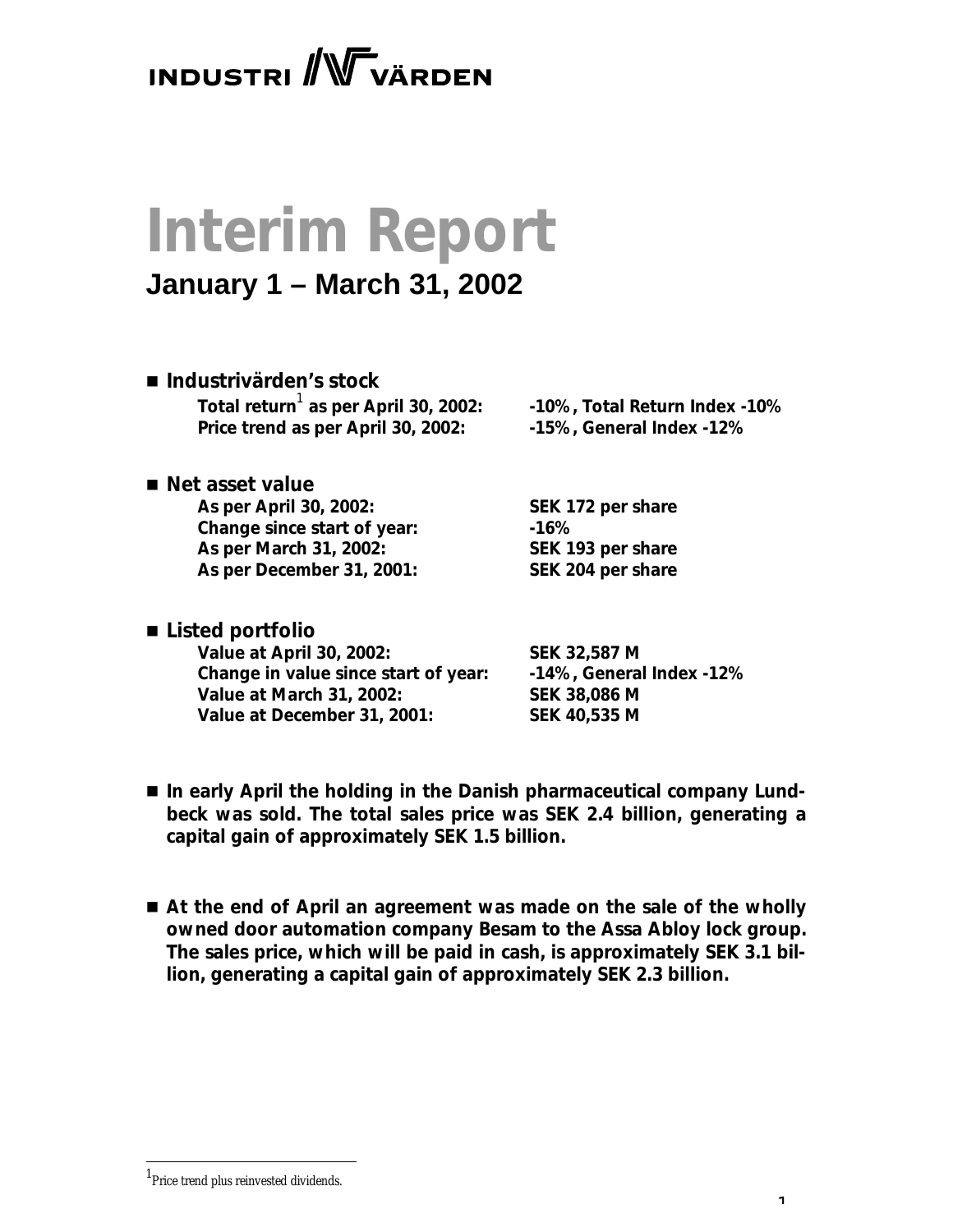#### **ABOUT INDUSTRIVÄRDEN**

Industrivärden is one of the Nordic region's leading holding companies, with ownership in a concentrated selection of listed companies with good development potential. Industrivärden's business mission is to create shareholder value based on a professional investment operation and active ownership.

The goal is to generate high growth in net asset value over time. High growth in asset values enables Industrivärden to deliver a total return which, over time, is higher than the average for the Stockholm Stock Exchange. During the last five-year period, Industrivärden has achieved this goal by a good margin.

#### **CEO's COMMENTS**

The downward trend in the stock markets that characterized 2001 has continued into the current year. During the first four months of 2002, the Stockholm Stock Exchange General Index fell by 12%, and Industrivärden's share price by 15%. The net asset value decreased by 6.1 billion which is largely attributable to our holdings in Ericsson and Skandia, which during the same period lost a combined total of SEK 7.3 billion in value. This decline was partly compensated by our holdings in SCA, Sandvik and Skanska, which had favorable price trends during the period, with a combined growth in value of SEK 1.7 billion. The fall in Ericsson's stock price has affected Industrivärden's portfolio composition, and the two largest holdings as per April 30 were Handelsbanken and SCA.

In late April Industrivärden announced that it supports and intends to subscribe for its share of Ericsson's proposed rights issue. We continue to stand by our belief in Ericsson's long-term profit and growth potential.

Despite the difficult trend in the stock market, we have carried out a couple of rewarding deals thus far during the year. Among other things, we sold our holding in Lundbeck. In our judgment Lundbeck was highly valued, while at the same time we felt our opportunities for active influence were limited. Industrivärden sold the holding for SEK 2.4 billion, generating a capital gain of approximately SEK 1.5 billion.

At the end of April we sold Besam to the Assa Abloy lock group. For a number of years, Industrivärden has helped develop Besam to a leading global company in automatic door systems. The sales price is approximately SEK 3.1 billion, generating a capital gain of approximately SEK 2.3 billion. This entails an improvement in Industrivärden's net asset value of SEK 5 per share.

*Anders Nyrén*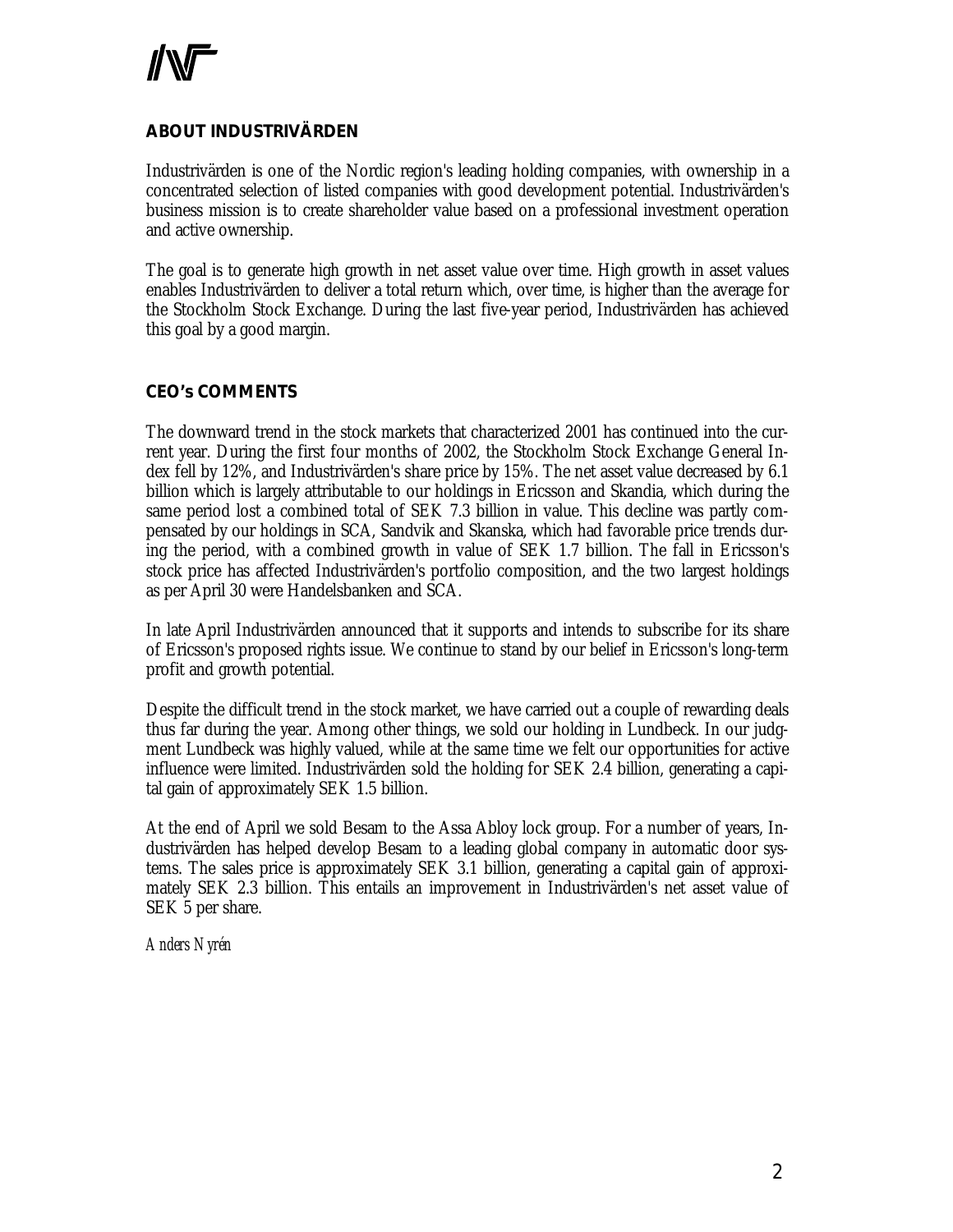#### **INDUSTRIVÄRDEN'S STOCK**

Industrivärden's stock price decreased by 15% from the beginning of the year through April 30, 2002. The General Index fell by 12% during the same period. The total return was -10%, compared with -10% for the Findata Total Return Index.

From the end of 1996 through April 30, 2002, Industrivärden's stock delivered an average annual total return of 16%, while the Total Return Index gained 10% per year during the same period.

Industrivärden's average yearly dividend growth during the five-year period 1997–2001 was 21%. The average dividend yield during this five-year period was 4.0%, which is twice as high as the average for the companies listed on the Stockholm Stock Exchange.



Net Asset Value per Share

#### **NET ASSET VALUE**

l

The net asset value is a measure of Industrivärden's wealth and is defined as the actual market value of the stocks in the listed portfolio, the calculated value of the industrial and trading companies, and the book value of other unlisted holdings, less other assets and liabilities, net.

On March 31, 2002, the net asset value<sup>2</sup> was calculated at SEK 37.2 billion, or SEK 193 per share. At April 30, 2002, net asset value was SEK 172 per share, and at December 31, 2001, it was calculated at SEK 204 per share.



 $^2$ Total number of shares: 193,135,612. The wholly owned industrial and trading operations have been assigned a calculated value using a  $P/E$  multiple of 13 (the same as at year-end 2001), based on current estimations of the companies' earnings for 2002. As per April 30, Besam has been valued at the agreed-upon purchase price, net.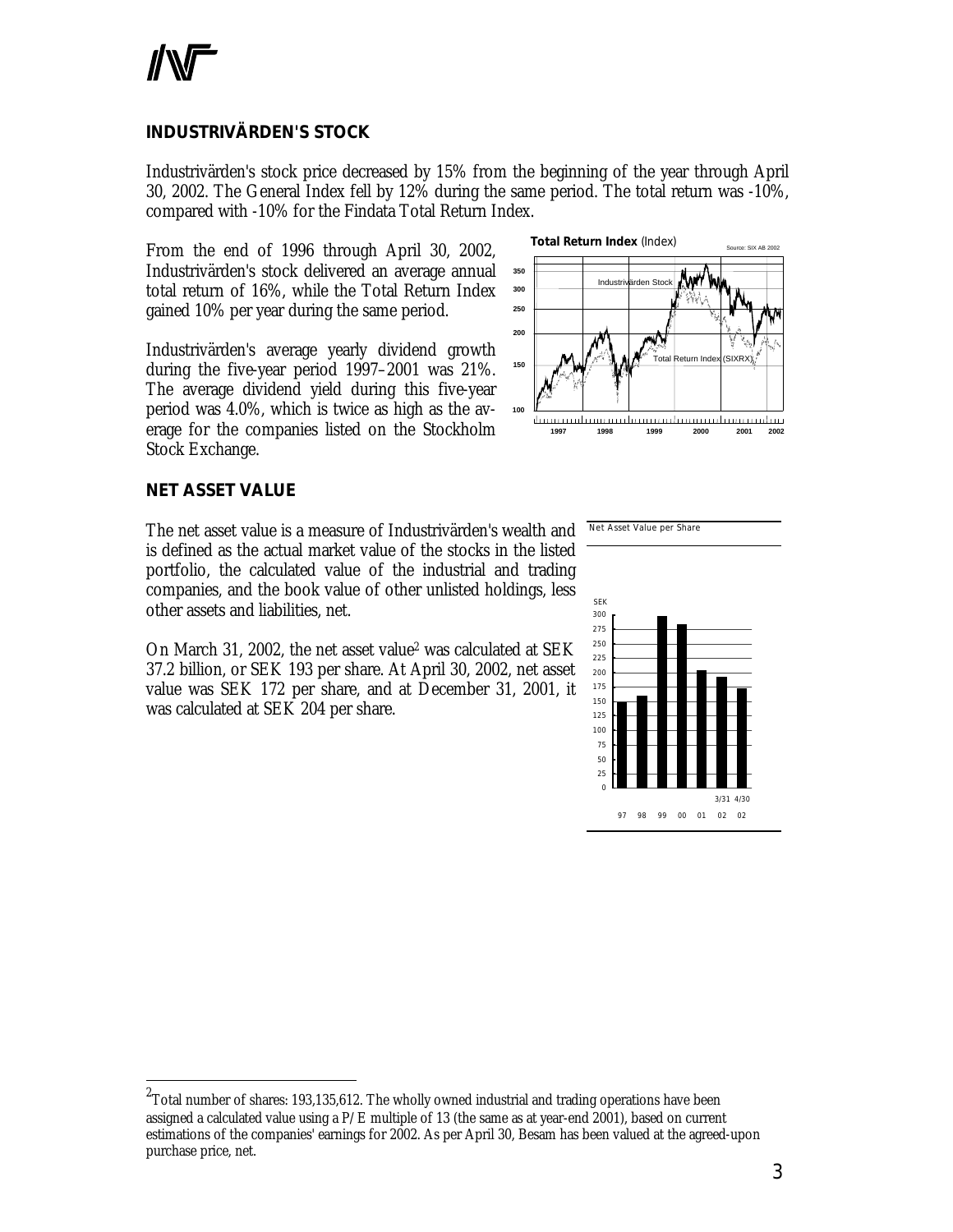#### **Composition of Net Asset Value**

A breakdown of the various components making up net asset value as per March 31 and April 30 is shown in the table below.

|                                           | <b>SEK billion</b> |          | SEK per share |          |
|-------------------------------------------|--------------------|----------|---------------|----------|
| Parent company                            | April 30           | March 31 | April 30      | March 31 |
| Listed portfolio                          | 32.6               | 38.1     | 169           | 197      |
| Unlisted holdings <sup>2</sup>            | 4.9                | 4.1      | 25            | 21       |
| Equities portfolio                        | 37.5               | 42.2     | 194           | 218      |
| Other assets and liabilities <sup>3</sup> | $-4.2$             | $-5.0$   | $-22$         | $-25$    |
| Net asset value                           | 33.3               | 37.2     | 172           | 193      |

In early April, final payment of SEK 2.0 billion was received for the sale of the holding in Lundbeck. At the end of April, the dividend for 2001 was paid, amounting to SEK 1.4 billion.

Besam was sold at the end of April. The positive effect on net asset value amounts to SEK 5 per share.

#### **INDUSTRIVÄRDEN'S EQUITIES PORTFOLIO**

Industrivärden's equity assets consists of the listed portfolio, which accounted for 90% of the total portfolio value on March 31, and unlisted holdings, which together accounted for 10% of the total portfolio value.

#### *LISTED PORTFOLIO*

l

The listed portfolio had a market value of SEK 38,086 M on March 31 (SEK 40,535 M at the start of the year), and the surplus value was SEK 20,922 M (SEK 23,207 M at the start of the year). Adjusted for purchases and sales, the change in value since the start of the year was -5%, compared with -3% for the General Index.

No listed stocks were purchased during the first quarter, while sales of listed stocks totaled SEK 371 M. Major sales consisted of 993,550 shares in Lundbeck A/S.

The result of sales from the listed portfolio was a capital gain of SEK 208 M. A specification of the result of sales of listed stocks is provided on page 11.



 $^3$ Pertains to all of the Parent Company's assets and liabilities, with the exception of the book value of shares in listed companies, shares in subsidiaries, and other unlisted holdings.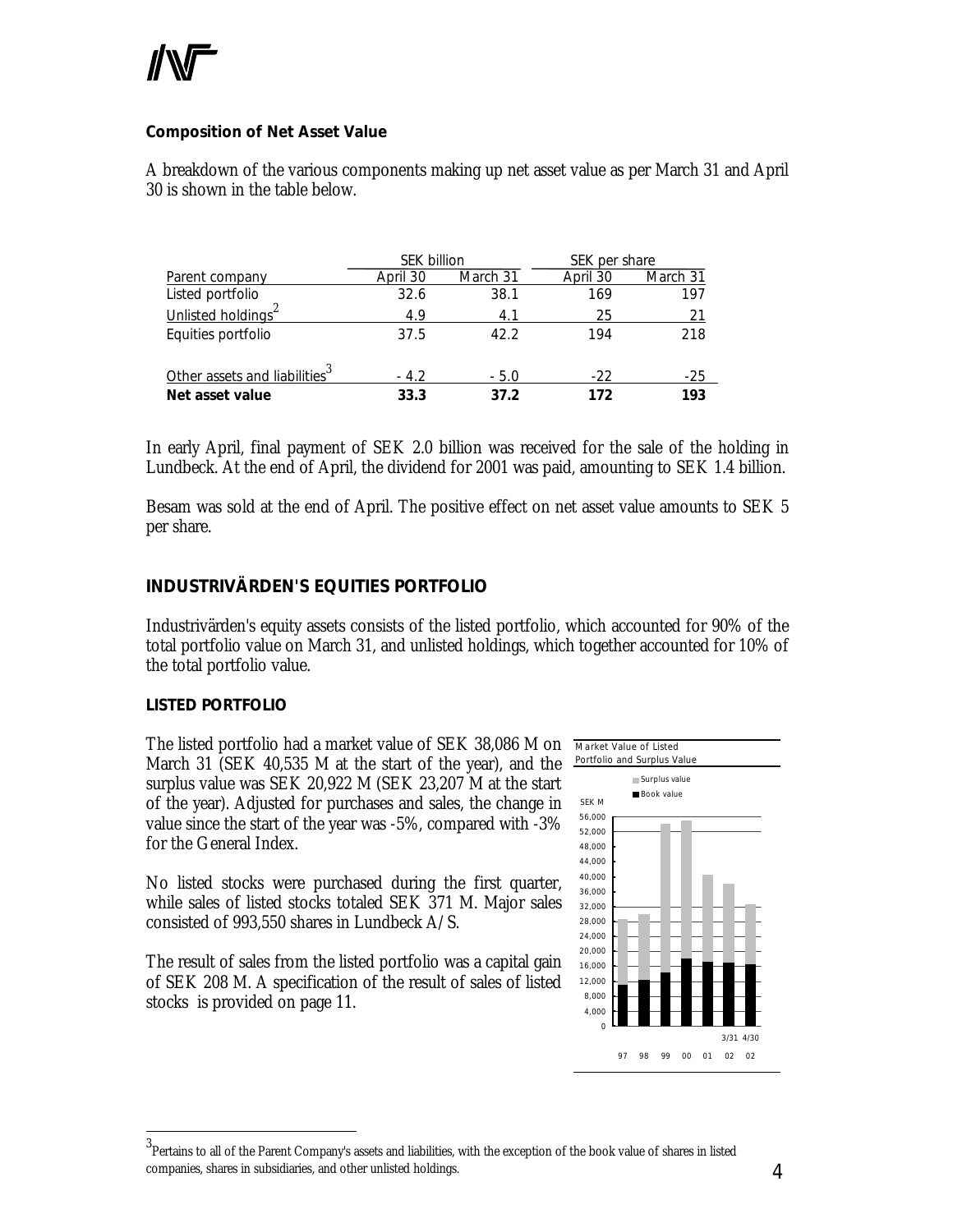| <b>Stock</b>                                                                                                               | Number      | <b>SEK M</b> | Market value<br>SEK/share | % of port-<br>folio value | % of capital<br>in company | % of votes<br>in company |
|----------------------------------------------------------------------------------------------------------------------------|-------------|--------------|---------------------------|---------------------------|----------------------------|--------------------------|
| Ericsson                                                                                                                   | 189,000,000 | 8,483        | 44                        | 22                        | 2.3                        | 28.0                     |
| Handelsbanken                                                                                                              | 48,655,900  | 7,225        | 37                        | 19                        | 6.8                        | 7.4                      |
| <b>SCA</b>                                                                                                                 | 18,982,000  | 6,131        | 32                        | 16                        | 8.1                        | 27.7                     |
| Sandvik                                                                                                                    | 21,000,000  | 5,177        | 27                        | 13                        | 8.0                        | 8.0                      |
| Skandia                                                                                                                    | 47,846,800  | 2,512        | 13                        | $\overline{7}$            | 4.5                        | 4.5                      |
| Skanska                                                                                                                    | 28,302,756  | 2,208        | 11                        | 6                         | 6.8                        | 30.9                     |
| Lundbeck A/S                                                                                                               | 7,433,850   | 2,204        | 11                        | 6                         | 3.2                        | 3.2                      |
| SSAB                                                                                                                       | 12,065,600  | 1,297        | $\overline{7}$            | 3                         | 12.0                       | 15.6                     |
| Pfizer Inc.                                                                                                                | 3,000,000   | 1,222        | 6                         | 3                         | 0.0                        | 0.0                      |
| Scania                                                                                                                     | 3,000,000   | 590          | 3                         | $\overline{2}$            | 1.5                        | 1.8                      |
| Volvo                                                                                                                      | 1,800,000   | 358          | $\overline{2}$            | 1                         | 0.4                        | 0.8                      |
| Eniro                                                                                                                      | 4,000,000   | 336          | $\overline{2}$            | 1                         | 2.3                        | 2.3                      |
| Other ( <sek 300="" m)<="" td=""><td></td><td>343</td><td><math>\overline{2}</math></td><td>1</td><td></td><td></td></sek> |             | 343          | $\overline{2}$            | 1                         |                            |                          |
| <b>Total</b>                                                                                                               |             | 38,086       | 197                       | 100                       |                            |                          |

#### **Portfolio of Listed Stocks as per March 31, 2002**

The listed portfolio above included the following stocks which were out on loan:

Stock Number Skandia 9,266,308

#### **Price Trend for the Largest Shareholdings**

The price trend during the first three months for the largest shareholdings, which accounted for 84% of the portfolio's value on March 31, was as follows:

|               | Share of portfolio value | Price change, %<br>Jan. 1, 2002 - | Average price<br>change per year, %<br>April 1, 1997 - |
|---------------|--------------------------|-----------------------------------|--------------------------------------------------------|
| Stock         | as per March 31, %       | March 31, 2002                    | March 31, 2002                                         |
| Ericsson      | 22                       | $-23$                             |                                                        |
| Handelsbanken | 19                       | $-4$                              | 14                                                     |
| <b>SCA</b>    | 16                       | 15                                | 15                                                     |
| Sandvik       | 13                       | 10                                |                                                        |
| Skandia       |                          | $-31$                             | 17                                                     |
| Skanska       | 6                        | 14                                | - 2                                                    |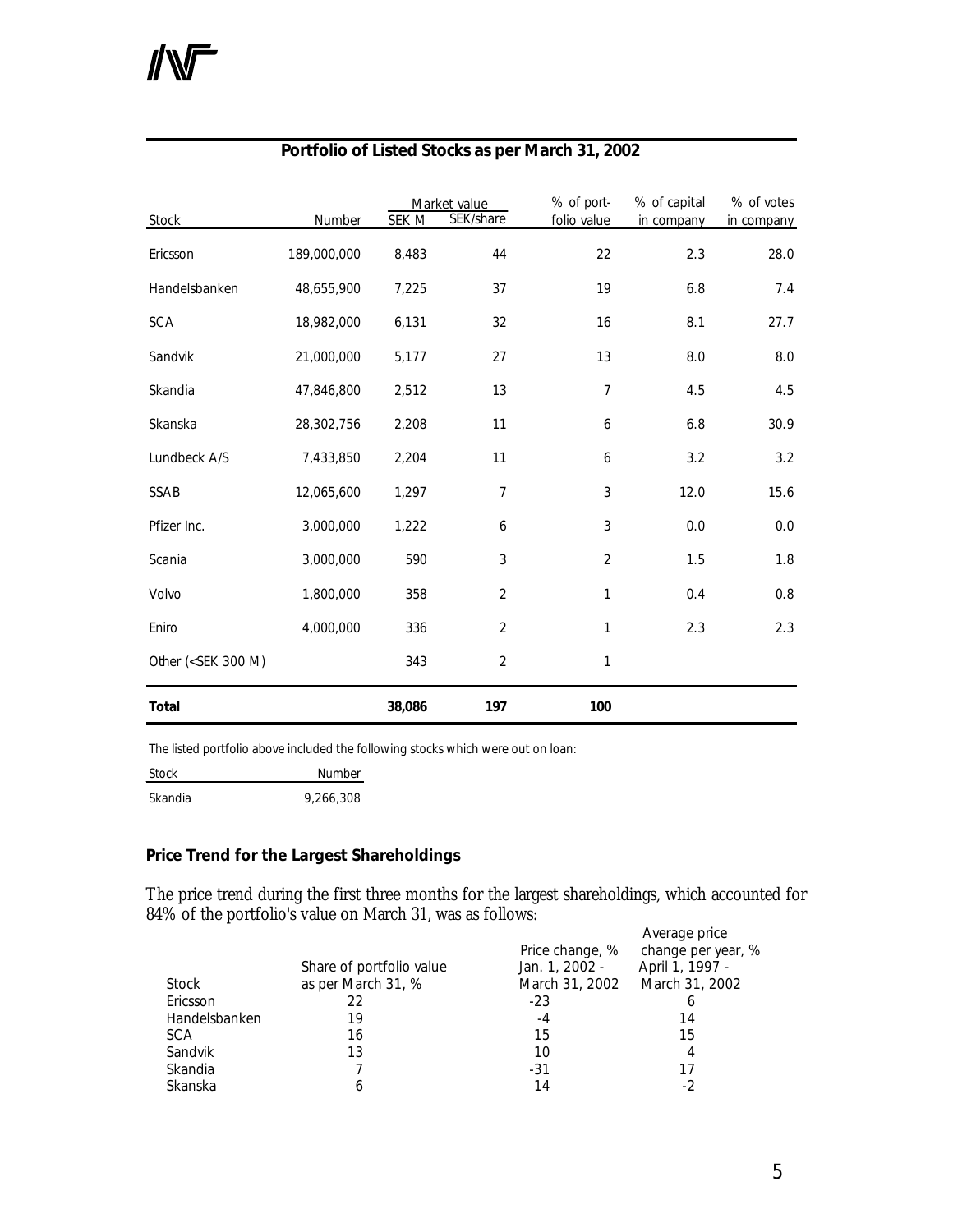Ericsson's stock performed below the General Index<sup>4</sup> during the first quarter but largely on a par with other major international manufacturers of telecom systems. Earnings for the first quarter were hurt by a decrease in investment by telecom operators. Additional major costcutting measures will be carried out in 2002 and 2003 in the aim of achieving an operating surplus some time in 2003. The joint-venture company Sony Ericsson Mobile Communications achieved break-even during the first quarter, which was earlier than anticipated.

Industrivärden supports Ericsson's proposed rights issue and intends to subscribe for its share.

*Handelsbanken's* stock performed on a par with the General Index and the bank & financial services index. Costs excluding newly acquired units increased slightly more than revenues during the first quarter, mainly due to continued expansion outside the Nordic region.

*SCA* benefited from continued high demand for hygiene products. Operating earnings for these products improved significantly, while earnings for packaging and forest industry products decreased. SCA's stock outperformed the forestry index as well as the General Index.

*Sandvik's* stock performed better than the industrial index and the General Index. During the most recent reporting period, pertaining to the fourth quarter of 2001, operating earnings deteriorated as a result of lower volumes and restructuring costs. The interim report for the first quarter will be released on May 7, 2002.

*Skandia's* sales decreased, mainly in the U.S. market, however, the market share in the USA increased according to the company's estimates. The result of operations improved slightly during the first quarter. Skandia's stock performed below the General Index.

*Skanska's* stock performed better than the General Index as well as the real estate and construction index. Operating margins improved slightly during the first quarter in Skanska's largest markets, the U.S. and Europe, while they decreased in Scandinavia.

 $^4$ All index comparisons pertain to Affärsvärlden's sector breakdown.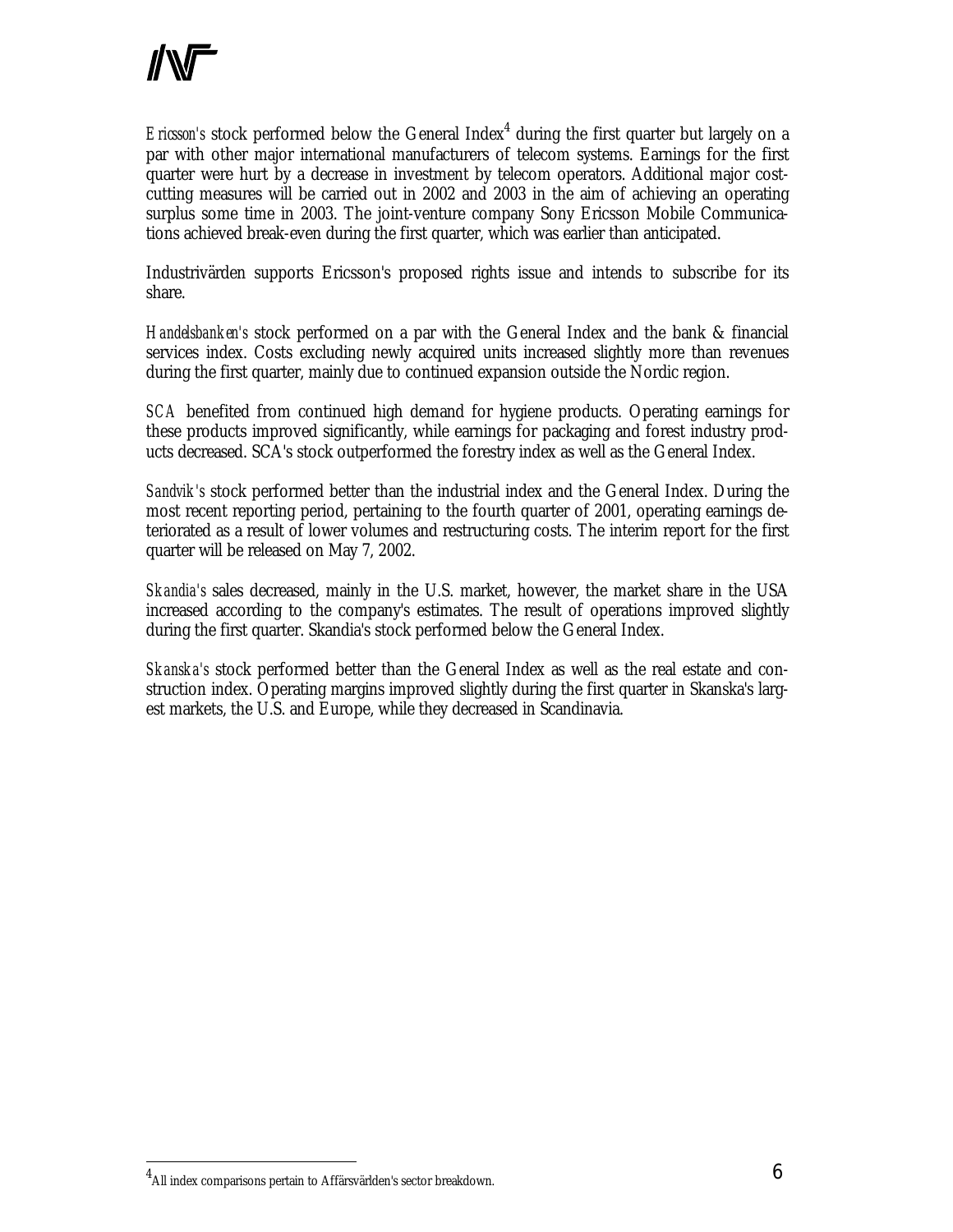#### **Trend for the Listed Portfolio Through April 30, 2002**

The market value of the listed portfolio on April 30 was SEK 32,587 M, and the surplus value was SEK 16,200 M. Adjusted for purchases and sales, the portfolio's value decreased by 14% compared with the start of the year. The General Index fell by 12% during the same period.

| Portfolio of Listed Stocks as per April 30, 2002 |               |        |              |             |           |                      |
|--------------------------------------------------|---------------|--------|--------------|-------------|-----------|----------------------|
|                                                  |               |        | Market value | % of port-  |           | Price change 2002, % |
| Stock                                            | <b>Number</b> | SEK M  | SEK/share    | folio value | Apr. 1-30 | Jan. 1-Apr. 30       |
| Handelsbanken                                    | 48.655.900    | 7.566  | 39           | 23          | 5         |                      |
| <b>SCA</b>                                       | 18,982,000    | 6.591  | 34           | 20          |           | 23                   |
| Ericsson                                         | 189,000,000   | 5.025  | 26           | 16          | $-41$     | $-55$                |
| Sandvik                                          | 21,000,000    | 4.998  | 26           | 16          | -3        | 6                    |
| Skandia                                          | 47.846.800    | 2.335  | 12           | 7           | $-7$      | -36                  |
| Skanska                                          | 28,302,756    | 2.066  | 11           | 6           | -6        | 7                    |
| Other                                            |               | 4,006  | 21           | 12          |           |                      |
| <b>Total</b>                                     |               | 32,587 | 169          | 100         | -9        | -14                  |

During the first quarter, 993,550 shares in Lundbeck were sold, and in early April the remaining 7,433,850 shares held by Industrivärden were sold. The holding in Lundbeck had been built up since Lundbeck's introduction on the Copenhagen Stock Exchange in 1999. With a holding corresponding to 3.6% of the votes, Industrivärden's ownership influence was limited. At the same time, Industrivärden identified an opportunity to carry out a good deal, and the holding was subsequently divested. The sales price totaled SEK 2.4 billion, generating a capital gain of SEK 1.5 billion.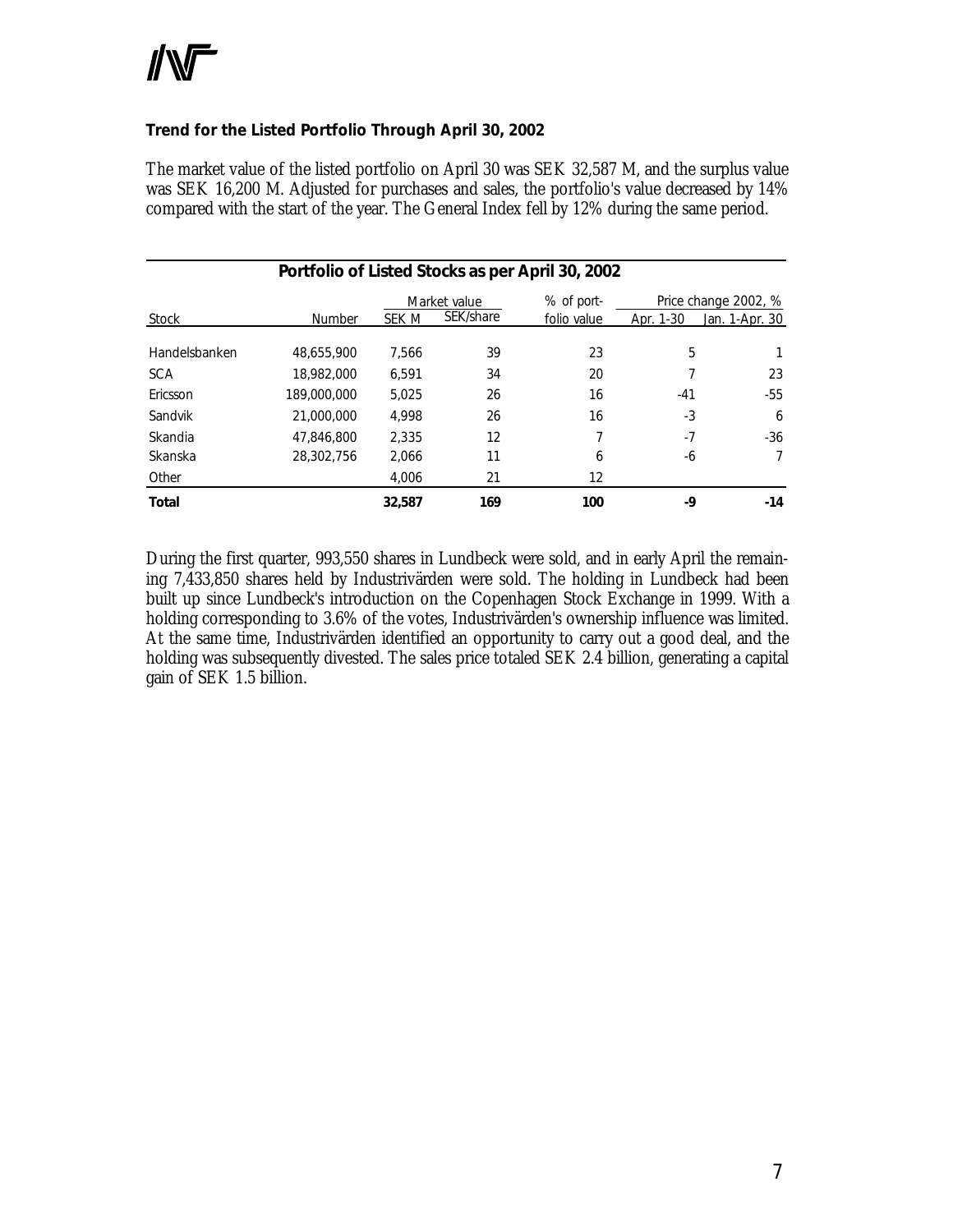

#### *UNLISTED HOLDINGS*

#### **Industrial and Trading Companies**

Net sales of the operating subsidiaries totaled SEK 1,440 M (1,433), which for comparable units represents a decrease of 4% compared with the first three months of 2001. Net sales for Indutrade, which is one of the leading industrial trading companies in the Nordic region, totaled SEK 744 M (764). For Besam net sales totaled SEK 466 M (489). Net sales for Isaberg Rapid, which manufactures and markets stapling tools, increased after acquisition to SEK 230 M (180), a decrease of 8% for comparable units.

Earnings after financial items for the subsidiaries amounted to SEK 67 M (98). Indutrade's earnings totaled SEK 36 M (50), Besam's totaled SEK 31 M (40), and Isaberg Rapid's totaled SEK 0 M (8).

At the end of April an agreement was made on the sale of Besam to the Assa Abloy lock group. The sales price is approximately SEK 3.1 billion, generating a capital gain of approximately SEK 2.3 billion. The sale is contingent upon approval from the competition authorities and is expected to be completed by mid-year 2002.

#### **Other**

Among Industrivärden's other unlisted holdings can be mentioned the venture capital company Ericsson Venture Partners (25% share), which during the first quarter made an investment in a company focusing on mobile Internet applications. As per March 31, approximately 13% of Industrivärden's fund capital of USD 75 M had been utilized.

#### **GROUP**

 $\overline{a}$ 

## *NET SALES AND EARNINGS* <sup>5</sup>

Consolidated net sales amounted to SEK 1,441 M (1,433), which for comparable units represents a decrease of 4% compared with the same period a year earlier. Operating earnings amounted to SEK 200 M (295), of which SEK 137 M (197) pertained to earnings from portfolio management, SEK 87 M (118) to earnings of operating companies, and SEK -24 M (-20) to management costs. Net financial items amounted to SEK -96 M (-106). Earnings after financial items totaled SEK 104 M (189).

#### *FINANCING AND EQUITY RATIO*

Net debt as per March 31 decreased by SEK 222 M to SEK 5,514 M, due to net sales of stocks.

The visible equity ratio was 64% (62% at the start of the year), while the adjusted equity ratio, which includes surplus values of listed stocks, was 82% (82%).

<sup>8</sup> 5 Industrivärden has ownership stakes in Ericsson, SCA, Skanska, and other companies which amount to at least 20% of the number of votes after full dilution (i.e., associated companies). The consolidated income statement and balance sheet presented in this report have been prepared in accordance with the acquisition value method. Once complete information from all associated companies is available – however, not later than two months after the end of the reporting period – a complementary income statement and balance sheet, prepared in accordance with the equity method, will be available upon request from Industrivärden and can be obtained from the Company's website.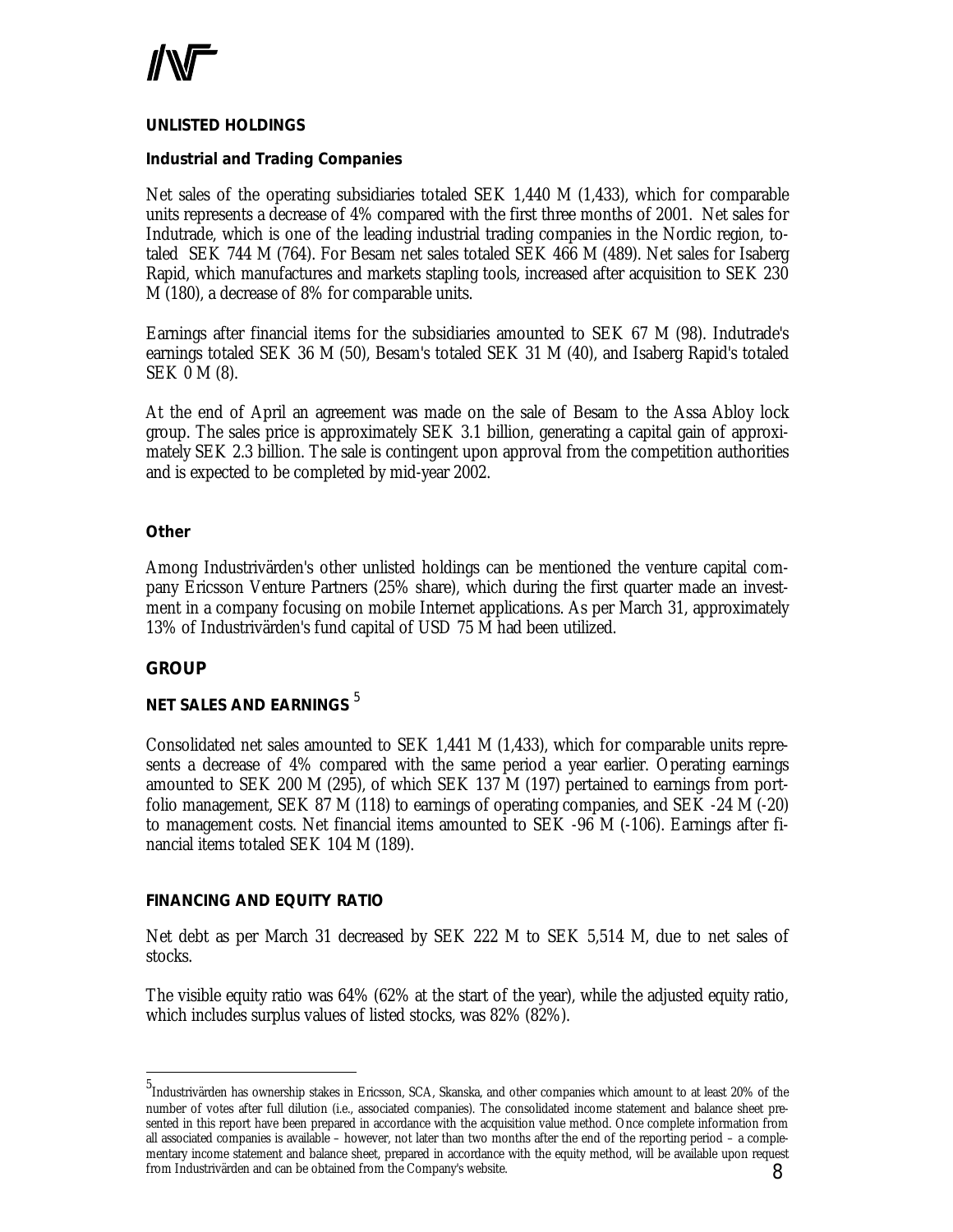

#### **PARENT COMPANY**

Earnings after net financial items for the Parent Company amounted to SEK 16 M (92), including SEK 17 M (17) in dividend income and SEK 122 M (181) in capital gains from sales of stocks. The Parent Company's earnings also include SEK -24 M (-20) in management costs and SEK -99 M (-86) in net financial items.

#### **ACCOUNTING PRINCIPLES**

The new accounting principles that took effect on January 1, 2002, have been applied in this interim report. In other respects, the interim report has been prepared using the same accounting principles and calculation methods used in the 2001 Annual Report.

#### **AUDITOR'S EXAMINATION REPORT**

This report has not been examined by the Company's auditor.

Stockholm, Sweden, May 2, 2002

Anders Nyrén *President and CEO*

#### **FINANCIAL CALENDAR**

The interim report for the period January–June will be released on August 19, 2002. The interim report for the period January–September will be released on October 31, 2002. The year-end report for 2002 will be released on February 12, 2003. The 2002 Annual Report will be published in mid-March 2003.

#### **DECISIONS AT INDUSTRIVÄRDEN'S ANNUAL GENERAL MEETING ON APRIL 17, 2002**

Industrivärden's Annual General Meeting was held on April 17 at the Grand Hotel in Stockholm, where the following decisions were made:

- ß The AGM approved an unchanged dividend of SEK 5.00 per share and decided to pay a bonus of SEK 3.35 (3.40) per share. CPN interest was thus SEK 9.60 (9.66). The record date for payment of the dividend was set at April 22, and thus dividends and CPN interest were paid via VPC on April 25.
- **Tom Hedelius, Finn Johnsson, Lennart Nilsson, Anders Nyrén and Clas Reuterskiöld** were re-elected as directors on Industrivärden's board, and Boel Flodgren, Sverker Martin-Löf and Arne Mårtensson were elected as new directors on the Board. Inga-Britt Ahlenius and Bo Rydin had declined re-election.
- **The registered auditing firm Öhrlings PricewaterhouseCoopers was re-elected as auditor** for the time up to and including the 2006 Annual General Meeting.

At the statutory board meeting on the same day, Tom Hedelius was named Chairman of the Board, and Sverker Martin-Löf was named Vice Chairman.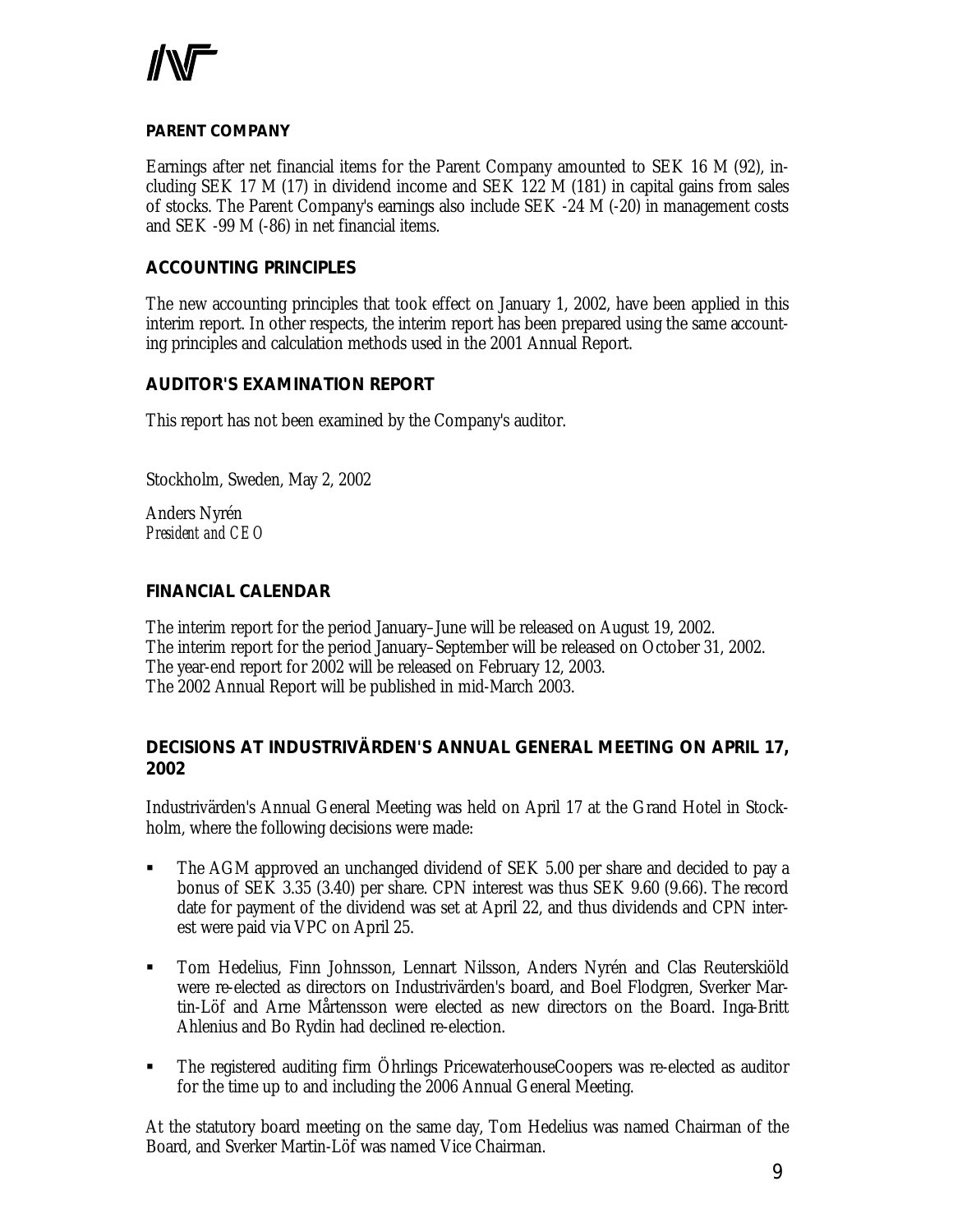$\mathbb{N}$ 

#### **Industrivärden Consolidated Income Statement**

| SEK M                                       | 2002<br>Jan.-March Jan.-March | 2001             | 2001<br>Jan.-Dec. |
|---------------------------------------------|-------------------------------|------------------|-------------------|
|                                             |                               |                  |                   |
| PORTFOLIO MANAGEMENT                        |                               |                  |                   |
| Dividend income from stocks                 | 17                            | 17               | 918               |
| Result of sales of listed stocks            | 208                           | 181              | 713               |
| Result of sales of other stocks             | -83                           | $-1$<br>$\Omega$ | -69               |
| Other income and expenses                   | -5                            |                  | $-13$             |
| Earnings from portfolio management          | 137                           | 197              | 1,549             |
| OPERATING COMPANIES                         |                               |                  |                   |
| Net sales                                   | 1,441                         | 1,433            | 5,981             |
| Cost of goods sold                          | $-953$                        | $-962$           | $-3,999$          |
| Development costs                           | $-16$                         | $-14$            | -63               |
| Selling costs                               | $-274$                        | $-245$           | $-1,023$          |
| Administrative costs                        | $-113$                        | $-110$           | $-438$            |
| Other operating income and expenses         | $\overline{2}$                | 16               | 27                |
| Earnings from operating companies           | 87                            | 118              | 485               |
| Management costs                            | -24                           | $-20$            | $-115$            |
| <b>Operating earnings</b>                   | 200                           | 295              | 1,919             |
| Interest income                             | 6                             | 10               | 48                |
| Interest expenses (excl. CPN interest)      | -82                           | -89              | $-385$            |
| Other financial items                       | $-20$                         | $-27$            | $-72$             |
| Earnings after financial items              | 104                           | 189              | 1,510             |
| <b>CPN</b> interest                         |                               | $-47$            | $-161$            |
| <b>Earnings before taxes</b>                | 104                           | 142              | 1,349             |
| Tax on earnings for the period              | $-24$                         | $-35$            | $-126$            |
| Net earnings for the period                 | 80                            | 107              | 1,223             |
| Depreciation included in operating earnings | $-39$                         | $-43$            | $-173$            |
| Net earnings per share, SEK <sup>6</sup>    | 0.42                          | 0.80             | 7.17              |

 $^6$ Earnings after tax, excluding CPN interest, divided by 193,135,612 shares.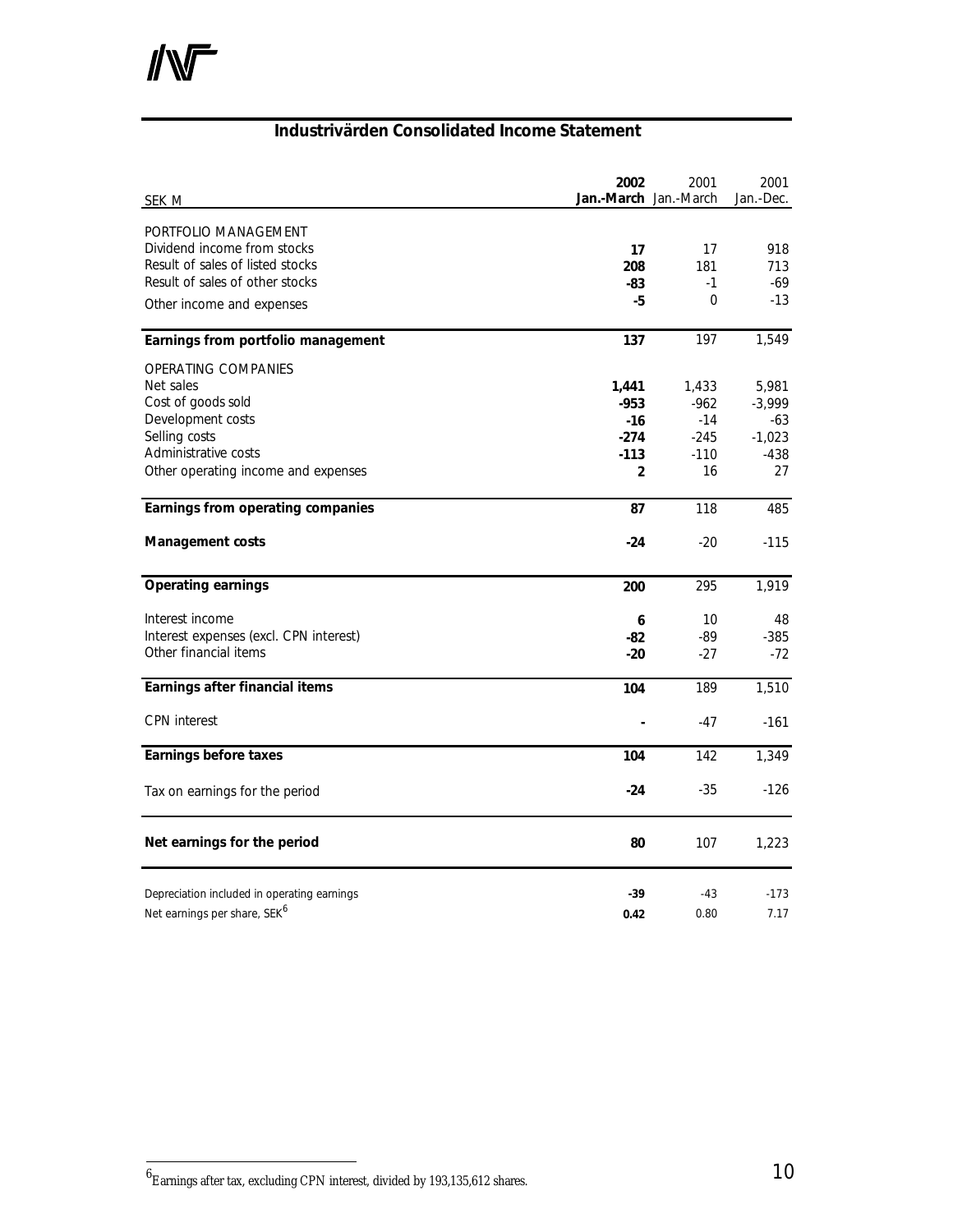## **Breakdown by Business Unit**

#### **Net sales**

| SEK M                      | 2002<br>Jan.-March | 2001<br>Jan.-March | 2001<br>Jan.-Dec. |
|----------------------------|--------------------|--------------------|-------------------|
| Indutrade                  | 744                | 764                | 3,109             |
| Besam                      | 466                | 489                | 2,108             |
| Isaberg Rapid              | 230                | 180                | 763               |
| Other, net                 |                    | Ο                  |                   |
| Total, operating companies | 1,441              | 1.433              | 5,981             |

#### **Earnings after financial items**

| SEK M                                             | 2002<br>Jan.-March         | 2001<br>Jan.-March    | 2001<br>Jan.-Dec. |
|---------------------------------------------------|----------------------------|-----------------------|-------------------|
| Portfolio management <sup>7</sup>                 | 17                         | 92                    | 1,104             |
| Indutrade<br>Besam<br>Isaberg Rapid<br>Other, net | 36<br>31<br>$\bf{0}$<br>20 | 50<br>40<br>8<br>$-1$ | 176<br>201<br>28  |
| Total, operating companies                        | 87                         | 97                    | 406               |
|                                                   | 104                        | 189                   | 1,510             |

## **Result of Sales of Listed Stocks**

| SEK M                 |           |     |
|-----------------------|-----------|-----|
| January-March         |           |     |
| Lundbeck A/S<br>Other | 216<br>-8 | 208 |

 $7$ Parent Company and other portfolio management companies.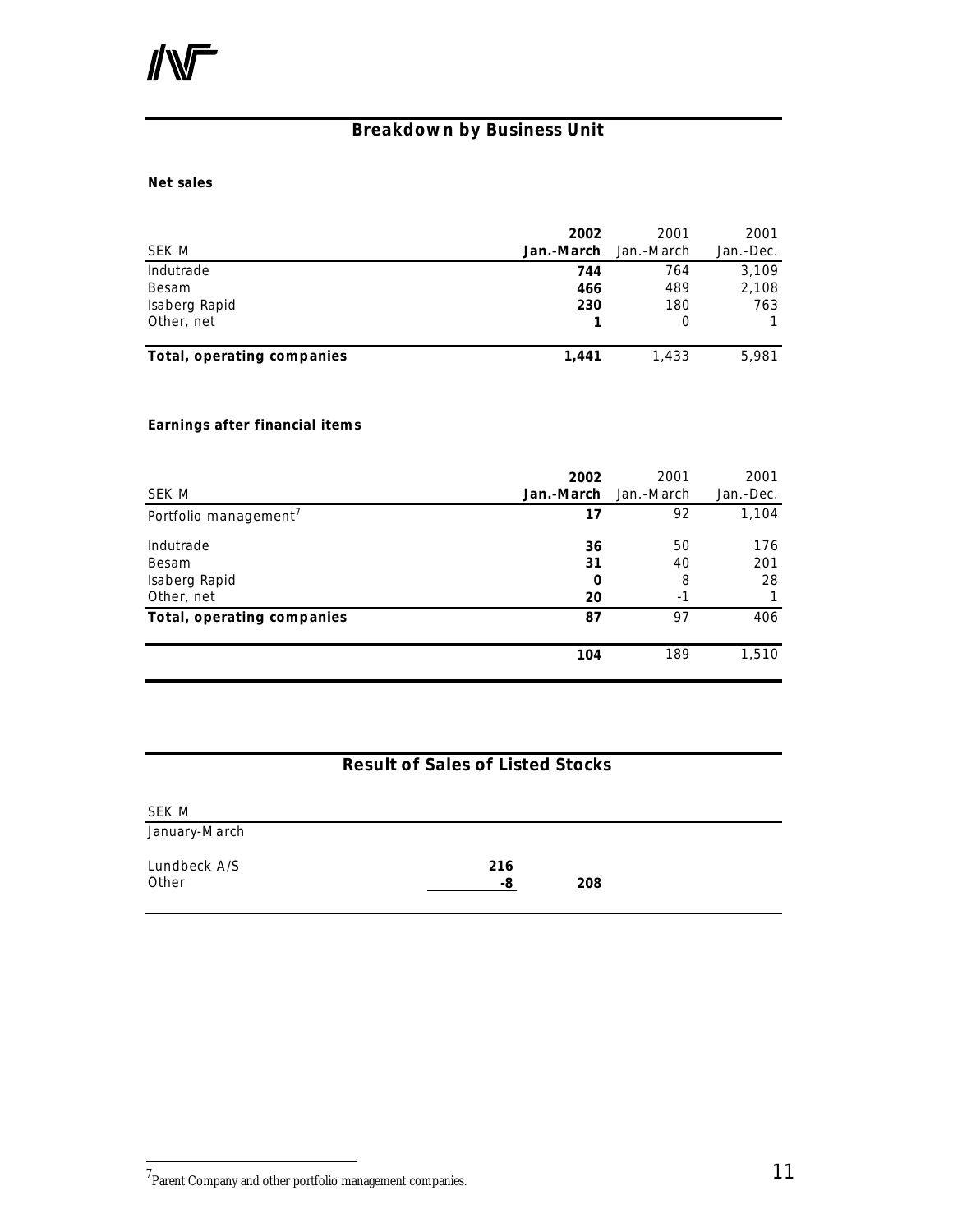

#### **Industrivärden Consolidated Balance Sheet**

| SEK M                                      | March 31<br>2002 | March 31<br>2001 | Dec. 31<br>2001 |
|--------------------------------------------|------------------|------------------|-----------------|
| Intangible assets                          | 251              | 209              | 252             |
| Tangible assets                            | 700              | 710              | 713             |
| Shares and participations                  | 17,395           | 18,194           | 17,621          |
| Other financial assets                     | 146              | 130              | 147             |
| Inventories                                | 979              | 944              | 1,027           |
| Accounts receivable, trade                 | 1,151            | 1,139            | 1,100           |
| Other current assets                       | 212              | 220              | 214             |
| Liquid assets                              | 701              | 846              | 1,034           |
| <b>Total assets</b>                        | 21,535           | 22,392           | 22,108          |
| Shareholders' equity                       | 13,826           | 13,636           | 13,355          |
| Minority shares                            | 1                | 21               | 0               |
| CPN-loans                                  |                  | 447              | 398             |
| Provisions                                 | 353              | 341              | 361             |
| Long-term liabilities, noninterest-bearing | 12               |                  | 12              |
| Long-term liabilities, interest-bearing    | 3,620            | 3,267            | 3,624           |
| Current liabilities, noninterest-bearing   | 1,331            | 1,441            | 1,416           |
| Current liabilities, interest-bearing      | 2,392            | 3,239            | 2,942           |
| Total shareholders' equity and liabilities | 21,535           | 22,392           | 22,108          |
| Visible equity ratio, %                    | 64               | 63               | 62              |
| Adjusted equity ratio, % <sup>8</sup>      | 82               | 82               | 82              |

#### Change in shareholders' equity and the Change in share-

| SEK M                                             | Capital<br>stock | Restricted<br>reserves | shareholders'<br>equity | holders'<br>equity |
|---------------------------------------------------|------------------|------------------------|-------------------------|--------------------|
| Opening shareholders' equity according to adopted |                  |                        |                         |                    |
| balance sheet as per December 31, 2001            | 871              | 967                    | 11,517                  | 13,355             |
| <b>Conversion of CPNs</b>                         | 95               | 303                    |                         | 398                |
| Transfers between unrestricted and                |                  |                        |                         |                    |
| restricted shareholders' equity                   |                  | 5                      | -5                      |                    |
| <b>Translation differences</b>                    |                  | -5                     | $-2$                    | $-7$               |
| Net earnings for the period                       |                  |                        | 80                      | 80                 |
| March 31, 2002                                    | 966              | 1,270                  | 11,590                  | 13,826             |
| Opening shareholders' equity according to adopted |                  |                        |                         |                    |
| balance sheet as per December 31, 2000            | 859              | 928                    | 11,715                  | 13,502             |
| Effect of new accounting principles               |                  |                        | $\overline{2}$          | 2                  |
| Transfers between unrestricted and                |                  |                        |                         |                    |
| restricted shareholders' equity                   |                  | $-2$                   | $\overline{2}$          |                    |
| <b>Translation differences</b>                    |                  | 3                      | 22                      | 25                 |
| Net earnings for the period                       |                  |                        | 107                     | 107                |
| March 31, 2001                                    | 859              | 929                    | 11,848                  | 13,636             |